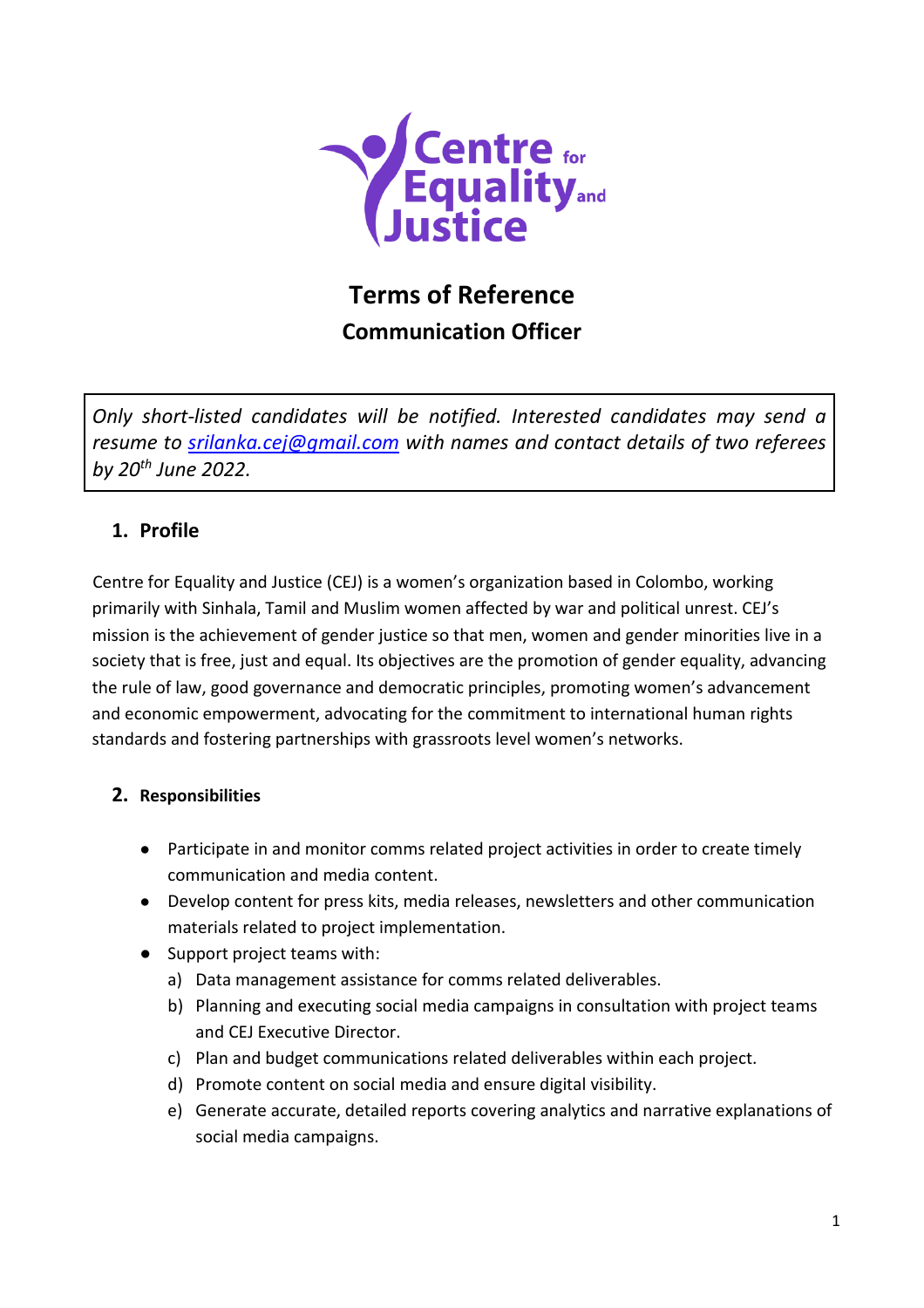- f) Ensuring all content is generated/collected/created with concepts from featured parties and is in line with CEJ's processes of review and approval.
- g) Ensuring that the project team has a well-maintained and continually developed contact list of journalists and media outlets covering all media – print, TV, radio, web etc.
- h) Stepping in to review content, proofread and fact check when necessary.
- Travel out of Colombo to project locations when required to accompany CEJ staff or to gather stories for comms related activities from the field identified by CEJ's field partners and officers.
- Assist with project activities linked to communication as and when required. Including digitizing activities when required.
- Support with Monitoring and Evaluation measures on communications related measurables both at project and programme level.
- Support CEJ's organizational functions such as:
	- a) Contributing to project proposal writing on communications and outreach elements for projects and other related content.
	- b) Building relationships with key media institutions and keeping them informed of progress, findings and recommendations.
	- c) Ensuring rapid and accurate information dissemination to national and local media, and other appropriate audiences.
	- d) Developing and customizing actionable communications plans in line with CEJ's goals.
	- e) Supporting data management and administrative tasks which require internal communications elements.
	- f) Be responsible for bringing innovative best practices for the effective dissemination of information for awareness and fundraising purposes.
- Improving CEJ's visibility and brand personality by:
	- a) Generating and compiling content such as Annual reports, Newsletters, Photo galleries and other material for a variety of audiences.
	- b) Maintain and manage CEJ's social media pages and website with timely updates and fresh, relevant content.

## **3. Qualifications and experience**

● Education:

University Degree preferably in Communications, Journalism or any other related field.

- Experience:
	- $\circ$  At least 2 years experience in the field of communication or journalism with special attention to social media campaign design and implementation.